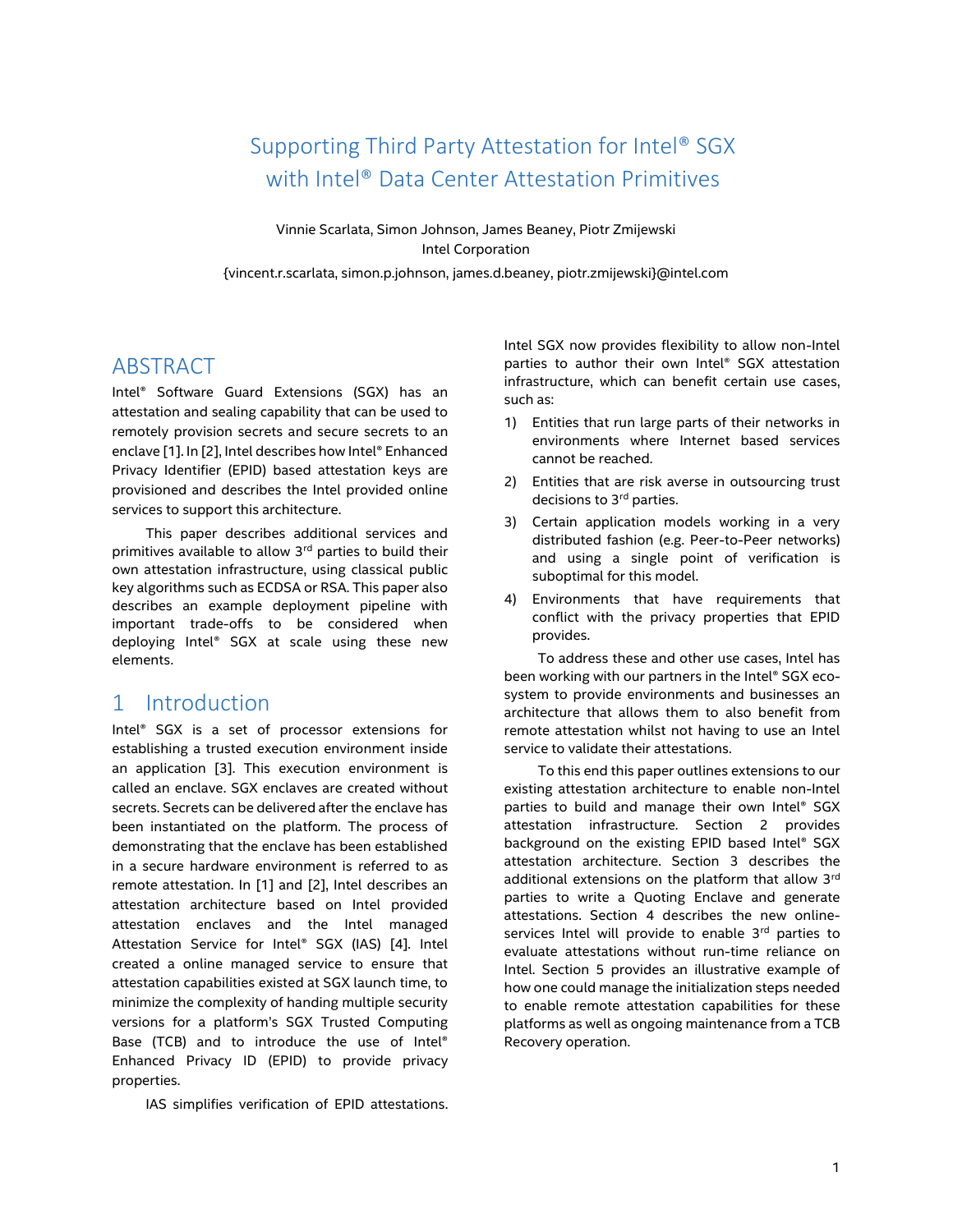## <span id="page-1-0"></span>2 Intel<sup>®</sup> SGX Attestation

Attestation is the process of demonstrating that a software executable has been properly instantiated on a platform. An Intel® SGX based attestation allows a remote party to gain confidence that the intended software is running within an enclave on an Intel® SGX enabled platform. The attestation also conveys the following information in an assertion:

- Identities of software being attested.
- Details of unmeasured state (e.g. the mode software is running in).
- Data which software associates with itself.

Intel® SGX uses an asymmetric attestation key, representing the Intel® SGX TCB, to sign an assertion with the information listed above.



*Figure 1: Attestation Flow*

<span id="page-1-1"></span>In [Figure 1](#page-1-1) when an application receives an attestation request from an off-platform challenger (1), the application requests that its enclave produce an attestation (2). A two-part process follows involving the application sending a local attestation (3 & 4) [1] from its enclave to a Quoting Enclave (QE). The Quoting Enclave verifies the local-attestation and converts it into a remote attestation (a Quote) by signing the local attestation using its asymmetric attestation key. The Quote (a remote attestation) is returned to the application (5) and then to the challenger (6). Finally, the Challenger can use an Attestation Verification Service (7) to perform Quote verification.

## 2.1 Intel<sup>®</sup> EPID Based Attestation

In [2] Intel outlined its offering for a privacy enhanced attestation service using the Intel ® Enhanced Privacy Identifier (EPID) algorithm. EPID is an extension to the Direct Anonymous Attestation (DAA) algorithm that was implemented in the TPM 1.2 [4]. It shares the privacy enhancing properties of DAA, and has an additional signature-based revocation mode. [Figure 2](#page-1-2) shows how all the different elements in the EPID system relate to one another.

*Intel Signing Key (ISK)* – is the main signing key used by Intel to authenticate objects it produces. This serves a similar function to the root key of a Certification Authority.

*Intel Signing Key Certificate* – contains the public signature verification key that is paired with the Intel Signing Key. This is similar to the root certificate of a Certification Authority.

*EPID Group Master Key* – each group has a master issuing key. This secret key is used in the creation of the group public key and the member join process.



*Figure 2: EPID Infrastructure Elements*

<span id="page-1-2"></span>*EPID Member Private Key* – each member of an EPID group has their own private key. Intel never knows a members' private key. The key is randomly generated through a blinded join protocol between the provisioning enclave on the platform and Intel

*EPID Private Key Revocation List (PrivRL)* – is a list of EPID private keys that Intel knows have been compromised, because Intel has been given the EPID private keys.

*EPID Signature Revocation List (SigRL)* – is a list of EPID signatures which were signed by EPID keys that are suspected to have been compromised.

*EPID Group Public Key Certificate* – is the certified form of the EPID Group Public Key. EPID Group Certificates are signed by the Intel Signing Key.

### 2.2 Managing TCBs

SGX was designed so that if a vulnerability is fixed by an update to the platform, relying parties can verify that the update is in place. The process of updating the platform attestation to reflect the update is called TCB Recovery. A new attestation key is created to reflect the update in the platform's attestations. The new TCB will be reflected in attestations that occur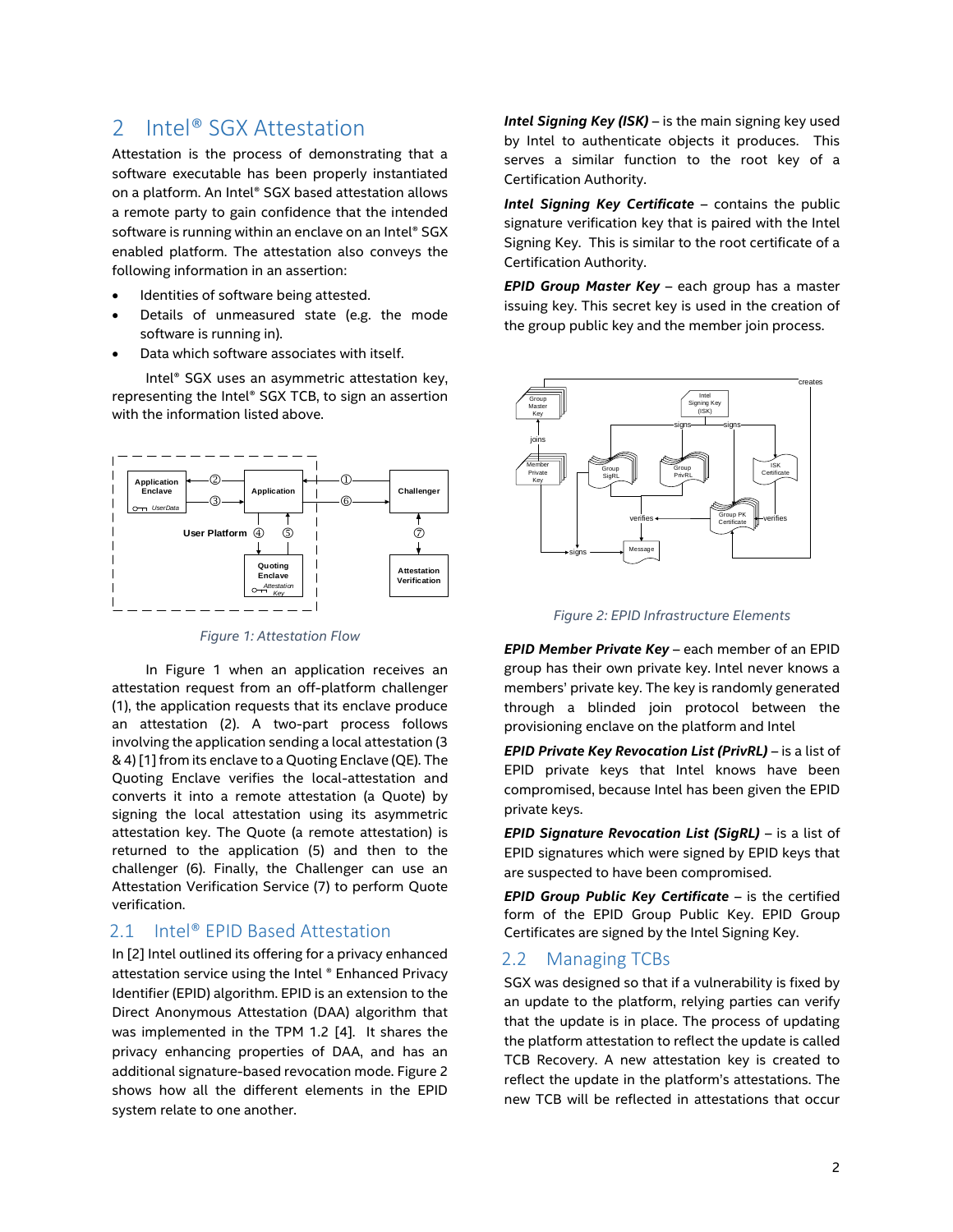following the replacement of the attestation key. Should an individual platform become permanently revoked due to an irrecoverable attack, the platform should not receive a new attestation key.

Each element of the SGX TCB is assigned a Security Version Number (SVN). For the hardware, these SVNs are referred to collectively as the CPUSVN, and for software referred to as ISVSVN[3]. A TCB is considered up to date if all components of the TCB have SVNs greater than or equal to a threshold published by the author of the component. Section [4.2.3](#page-4-0) goes into more detail about how Intel publishes SVNs of SGX TCB components.

In addition to conveying that an attestation is properly signed, it is also the responsibility of an Attestation Service to evaluate the status of the TCB that created the Attestation. The service should identify/manage which TCB's are up to date and those which are not.

# <span id="page-2-0"></span>3 Intel® SGX Third Party Attestation

#### 3.1 Overview

To support non-Intel attestation infrastructures for Intel® SGX, Intel provides a general certification infrastructure to certify Quoting Enclaves with a certificate chain rooted to an Intel issued certificate.

The foundation of this infrastructure, shown in [Figure 3,](#page-2-1) is an Intel-provided enclave called the Provisioning Certification Enclave (PCE), which acts as a local Certificate Authority for local Quoting Enclaves (i.e. running on the same platform as each other). The Quoting Enclave(s) generate their own Attestation Keys using their preferred method and algorithm (1). The QE provides the PCE with the attestation public key (2). The PCE authenticates the request and issues a certificate-like structure identifying the QE and the Attestation Key (3). This structure is signed by a device and Trusted Computing Base–specific signing key called the Provisioning Certification Key (PCK). Intel publishes certificates and certificate revocation lists (CRLs) for the PCKs in all genuine Intel platforms. This results in a complete signature chain from the Quotes to an Intel CA (4). The resulting Quote can be verified by anyone with the complete certificate chain and CRLs.

#### 3.1.1 Provisioning Certification Enclave (PCE)

The PCE uses two values to facilitate serving as a local CA. Both values are derived from hardware keys available from the EGETKEY instruction.



*Figure 3: Quote Certificate Chain*

<span id="page-2-1"></span>The first value, the Provisioning Certification Key, is an IETF RFC 6090 [5] compliant 256 bit Elliptic Curve signing key, using the NIST p-256 curve. It is unique to the device, the current Intel® SGX TCB SVNs, and the PCE's ISVSVN. The *CertifyKey()* API allows an enclave to request that provided data be certified using that key.

The other value is the Platform Provisioning ID (PPID), which is unique to the platform and PCE identity, but not to the specific TCB. This values and corresponding TCB SVNs are used to identify the platform when requesting the corresponding PCK certificate from Intel.

#### *3.1.1.1 Certify Key API*

To be meaningful, the certificate-like structure created by the PCE must contain the measurement identity of the enclave requesting the signature. The PCE uses the SGX local attestation architecture to identify the requester. The caller provides a REPORT created by EREPORT including caller-specified ReportData. The caller also specifies which PCK should be used, identifying it by the CPUSVNs and PCE ISVSVN for the key. The reason for specifying the CPUSVN is that it allows the flexibility to request a key be signed by a lower CPUSVN if certificates do not exist or are not available for the current TCB.

The PCK is a unique hardware identifier, which some users will prefer not be generally accessible, particularly consumer platforms leveraging Intel's EPID attestation. In order to prevent the PCK from being exposed to software not authorized to access the unique IDs, the PCE will only honor requests from enclaves with ATTRIBUTES.PROVISIONKEY set to 1. Authority to set the PROVISIONKEY attribute is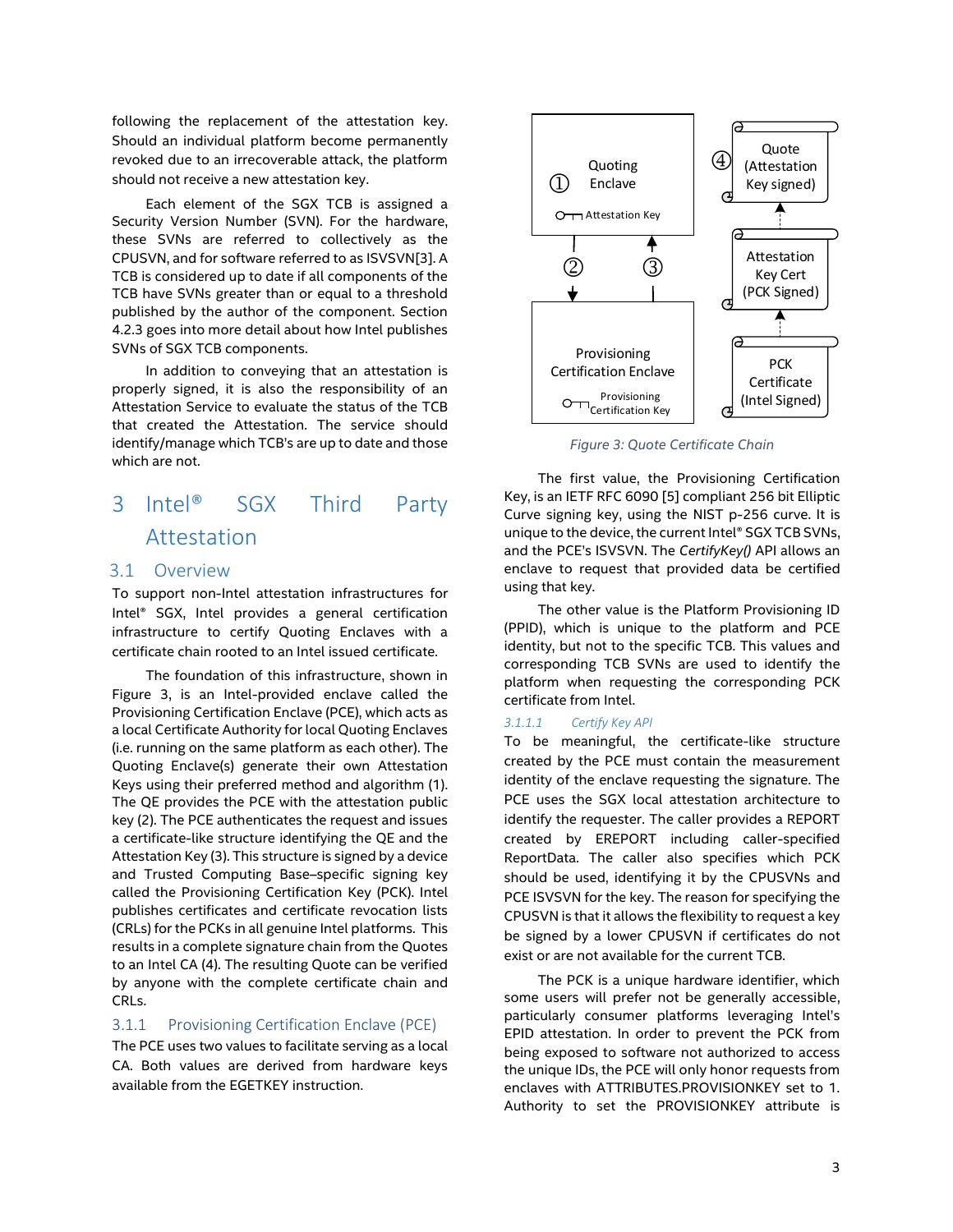controlled by the Launch Enclave, which is selected by the Operating System. [3]

#### *3.1.1.2 GetPCInfo() API*

The PCE's *GetPCInfo()* API allows other enclaves to request a copy of the platform's PPID and PCE's SVN. Similar to *CertifyEnclave()*, the *GetPCInfo()* API will only honor requests from enclaves with the ATTRIBUTES.PROVISIONKEY set to 1.

Additionally, the PPID is encrypted in transit from the PCE to the calling enclave. The caller specifies a public key in the request, and the PCE encrypts it using that key. The caller can also specify the crypto algorithm, however the initial version of the PCE only support is RSA 3072 with OAEP padding.

The method of selecting the encryption key is based on the privacy requirements for the environment it's used in. For privacy sensitive attestation environments, the PCK Certificate Service's key (Section [4.2.1\)](#page-4-1) might be used, to ensure the unique IDs have end to end confidentiality between the PCE and back end. When non-privacy sensitive environments, the key can be an ephemeral key generated by the Quoting Enclave prior to calling the API.

### 3.1.2 Quoting Enclave

In addition to the Intel's EPID-based Quoting Enclave, Intel will release an open source Quoting Enclave that creates ECDSA-based Quotes that can be verified without the need for an Intel managed attestation service. Intel will also release a signed binary version of the QE to be used by providers looking to remain outside their customers TCBs.

The Intel provided ECDSA Quoting Enclave supports IETF RFC 6090 compliant 256 bit Elliptic Curve signing keys, using the NIST p-256 curve.

#### *3.1.2.1 Attestation Signing Key Generation*

Unlike group signing algorithms such as EPID, traditional asymmetric signing algorithms do not require a "join" step with a back-end server. Attestation Keys can be generated locally and then certified as being created and owned by a specific platform protected with a specific TCB.

The Intel Quoting Enclave generates the attestation key using a derivative of its Seal Key (from EGETKEY) as a seed to a key derivation algorithm in order to generate a repeatable signing key. This key is not known to Intel and changes to OwnerEpoch will cause a new Attestation Key to be developed, but this key will be the same when generated anywhere on the platform at the same TCB and across resets and does not require persistent storage.

If it's desired that the same Quoting Enclave

generate a different key, for example when invoked in different VMs, a QE developer can alternatively generate the attestation key using the hardware DRNG. Note that this will give different VMs unique Quoting Keys, but they will be certified by the same platform Provisioning Certification Enclave (PCE).

If a new attestation key is required, such as after a TCB Recovery, the Quoting Enclave generates a new ECDSA key using the same procedure.

#### <span id="page-3-2"></span>*3.1.2.2 Certification*

The Intel provided QE implements separate APIs for key generation and key certification functions. In the event that the PCE or Provisioning Certification Key are compromised but not the Quoting Enclave, the existing Attestation Key can be re-certified rather than requiring a new QE key be generated.

## <span id="page-3-0"></span>4 Attestation Verification

### <span id="page-3-1"></span>4.1 Overview

To verify an Intel® SGX attestation, the verifier should take the following steps.

- 1) Verify the integrity of the signature chain from the Quote to the Intel-issued PCK certificate.
- 2) Verify no keys in the chain have been revoked.
- 3) Verify the Quoting Enclave is from a suitable source and is up to date.
- 4) Verify the status of the Intel® SGX TCB described in the chain.
- 5) Verify the enclave measurements in the Quote reflect an enclave identity expected.

These steps can either be taken by the relying party or one or more steps can be offloaded to a dedicated Attestation Verification Service. Typically even when using an Attestation Verification Service, step 5 will be done by the relying party since a general purpose verification service in less likely to know the expected enclaves of the relying party.

## 4.2 Provisioning Certification Service for Intel® SGX

In order to complete the steps listed in Section [4.1,](#page-3-1) the verifier needs access to several pieces of information, in addition to the Quote itself.

- 1) Intel-issued Certificate for the PCK that certified the attestation key,
- 2) Revocation list that applies to the PCK certificate and any intermediate CA used to certify it,
- 3) Up-to-date SVNs for the CPU & PCE.
- 4) Identity of Quoting Enclave trusted to generate attestation key and issue Quotes.

The Provisioning Certification Service for Intel® SGX that is provided as part of the Intel® Software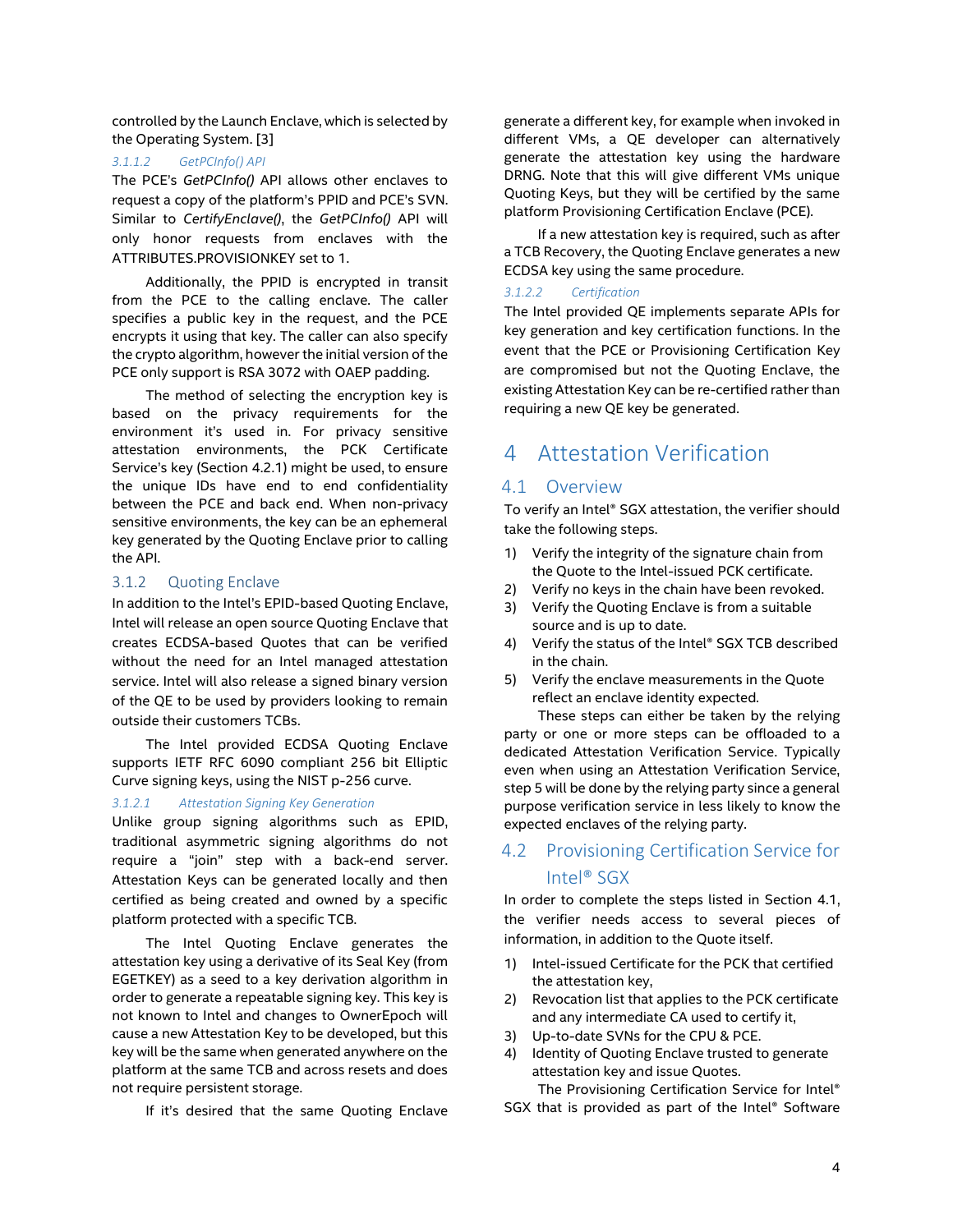Guard Extensions Data Center Attestation Primitives (Intel® SGX DCAP) will provide access to items #1-3 for users of both Intel and non-Intel Quoting Enclaves. For customers using Intel's open source ECDSA Quoting Enclave, Intel® SGX DCAP will also provide access to #4.

The following sections highlight the functions of this service.

### <span id="page-4-1"></span>4.2.1 Provisioning Certification Key Certificate API

The Provisioning Certification Key Certificate API distributes X.509 certificates for PCKs in Intel® SGX platforms. This service offers two options: single certificate and bulk certificates.

In the first variant, the requester specifies the PPID encrypted by a key owned by the certificate service (from the PCE.GetPCInfo API), the CPUSVN (appears in EREPORT), the PCE's ISVSVN (from PCE.GetPCInfo API, a special collection tool, or Intel® SGX Platform Software documentation), and PCEID. This is useful when verifying a single Quote.

In the second variant, the requester only specifies the encrypted PPID and PCEID, and the service will respond with certificates for the current SVNs and all historic configurations. This is useful when hosting an Attestation Service that must be prepared to verify attestations from arbitrary software configurations, such as a Cloud Provider whose customers configure their own VMs.

In addition to the public PCK key and standard x509 fields, PCK certificates also include custom fields with the following information: PPID, CPUSVN, PCE's ISVSVN, Family-Model-Stepping-Platform Type-SKU of the CPU, and additional product type specific fields.

Sometimes the SVN of an SGX TCB component is incremented for non-security reasons. In this a case, a certificate may not be issued for the incremented SVN. Rather the platform should continue using the certificate with the SVN of the last security related increment. The PCK Certificate API will automatically return the certificate that best describes the security posture of the platform, though it may be for a set of SVN values lower than those currently executing.

### 4.2.2 Provisioning Certification Key Certificate Revocation List API

The PCK Certificate Revocation List (PCK CRL) API distributes x509 certificate revocation lists for PCKs certificates and CA certificates (intermediate and root) used when certifying PCK certificate chain.

#### <span id="page-4-0"></span>4.2.3 TCB Info API

The TCB Info API distributes a list of supported CPUSVN and PCE ISVSVN for a given platform type (together with their statuses). The requester specifies the Family-Model-Stepping-Platform Type-CustomSKU (FMSPC). These values are available from the PCK certificate for that platform. While certificates may not be available for all possible SVN combinations, a certificate is available from the PCK certificate API for every combination found in the TCB Info structures list.

TCB information is signed and dated by the service. This allows it to be stored and verified in the future. For example, a logging system may store an enclave's transaction, a Quote of its signing key, and the current TCB Information. Later an auditor can verify that the transaction was computed by the correct enclave and at the time of the transaction, the platform TCB was up to date.

The up-to-date SVNs are the SVNs of latest software/firmware release for which Intel has issued a PCK certificate. It is possible the up-to-date SVNs returned by the service to be lower than the SVNs returned by EREPORT on the platform as described in Sectio[n 4.2.1.](#page-4-1)

The service may also provide a list of "out of date" SVN sequences. These reflect configurations that were released as product release but have been superseded by newer versions due to security issues.

In the event that an SVN is not up to date, the verifier is responsible for deciding whether to interact with this platform. Note that if the attestation includes SVNs that are lower than the lowest value in the list, a pre-production/development is present within the TCB and the appropriate policy must be used (e.g. use only pre-production secrets).

#### 4.2.4 Quoting Enclave Identity API

The Quoting Enclave Identity API distributes the measurements and SVN of the most up-to-date ECDSA Quoting Enclave released by Intel. The API is similar in nature to the TCB Info API, but focuses on the QE, while TCB Info focuses on the hardware, CPU firmware and the PCE. Similar to the TCB Info Structure, the QE Identity is signed and dated. Environments not using an Intel Quoting Enclave can disregard this service.

### 4.3 Verifying the Intel® SGX TCB status

Once an attestation verifier has verified the Quote signature chain using used the PCK certificate, it should evaluate the current status of the Intel® SGX TCB of the target platform. It does this with the TCB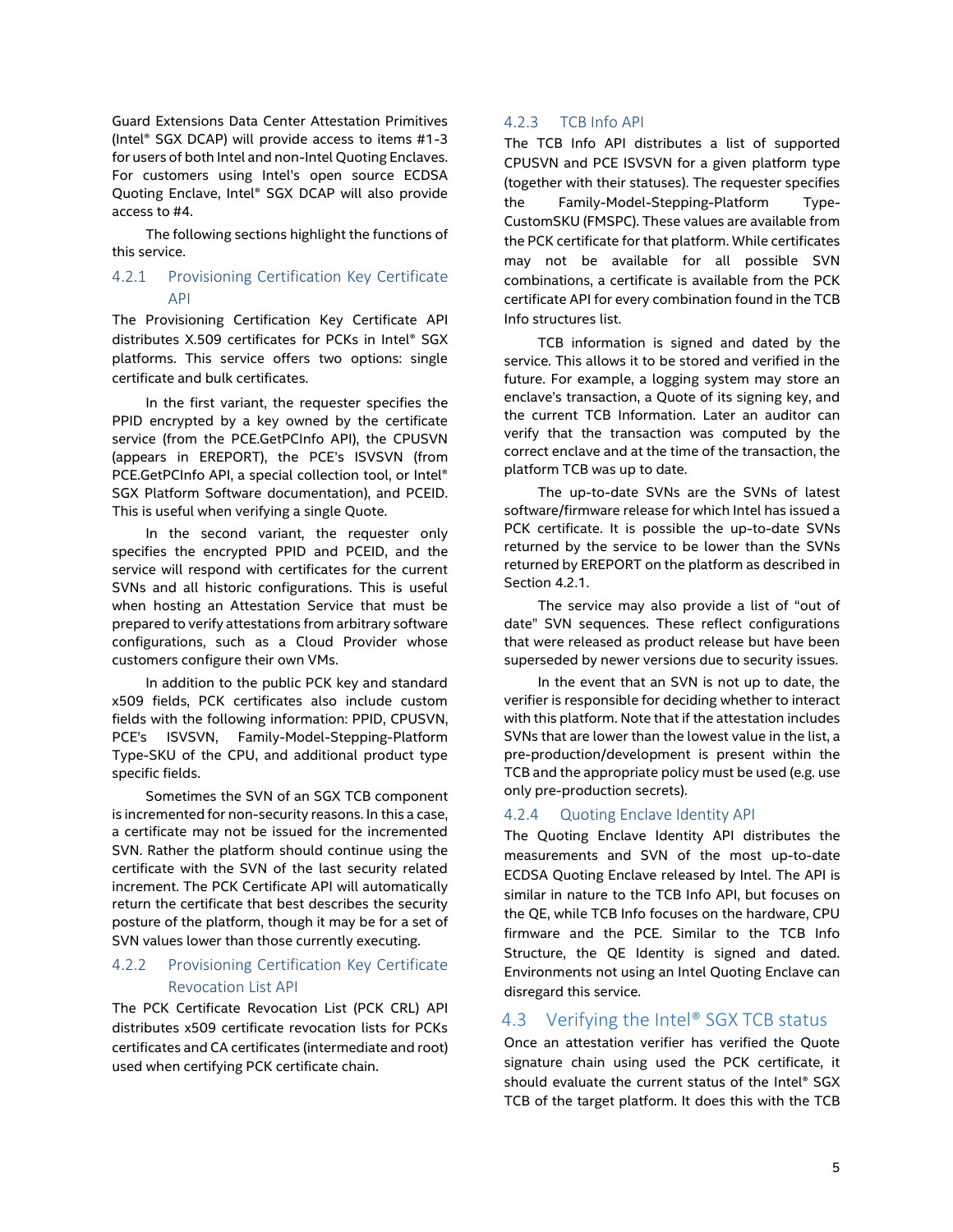Info structure for this platform type, identified by comparing the FMSPC from the PCK Certificate and FMSPC in the TCB Info structure.

The TCB Info structure contains a list of recognized hardware SVN configurations, PCE SVNs, and status codes for the specific hardware. The verifier should compare the 16 SVN components and PCESVN from platform's PCK certificate to those in the TCB Info structure until a record is found such that all values in the PCK certificate are greater than or equal to the corresponding value in the TCB info structure. If no entry in the structure meets this condition, then the TCB is unsupported and may likely contain a pre-production or debug module.

The status code associated with the matching SVNs indicates the current status of the TCB. Current status codes will reflect that the TCB is up-to-date, out-of-date, additional configuration is required, or revoked.

# <span id="page-5-0"></span>5 Example Attestation Infrastructure for Data Center or Cloud Deployments

This chapter describes an example deployment flow for a Cloud Service Provider (CSP) to host an Attestation Service capable of verifying Quotes created by their platforms without any "runtime" connectivity to Intel® SGX DCAP or other services. This flow, shown i[n Figure 4,](#page-5-1) combines collection of PPIDs, creation of Attestation Keys, retrieving certificates/TCB information, and attestation verification.

### 5.1 Identifying Platforms

During the deployment phase when the new platform is prepped, tested, and initial software loaded, the platform registers itself with the CSP's infrastructure.

The Quoting Enclave retrieves the encrypted PPID from the PCE. A software agent delivers the PPID, CPUSVNs, and PCEID to a CSP-owned Inventory Management Service (IMS). The IMS can be a selfsufficient service or just a logical set of functions and databases that are part of a larger, possibly preexisting infrastructure. The IMS's role is to track Intel® SGX attestation identities and retrieve PCK certificates for the Attestation Service.

The Encrypted PPID is provided to the IMS to enable the service to identify the platform when requesting PCK certificates from Intel. This only has to be collected once during deployment since the PPID remains constant for the lifetime of the platform.

Once registered, the platform then continues through deployment process.



<span id="page-5-1"></span>*Figure 4: Example Deployment Pipeline*

### 5.2 Acquiring PCK Certificates

While the platform continues through deployment process, the Inventory Management Service uses an Internet gateway to the Intel® DCAP services and requests the PCK certificates for each CSP-owned platform using the interface that retrieves both current and historic certificates for each platform. This provides the Attestation Service with multiple certificates for different TCBs, providing the greatest chance that the service will have an appropriate PCK certificate for whatever attestation software their customer installs in their environment.

### 5.3 Certifying Attestation Keys

To ensure that PCE certifies the new Attestation Key with a PCK for which a certificate exists, it's recommended that before generating the attestation key, a software agent download the PCK certificate from the Inventory Management Service. The PCK certificate contains the CPUSVN value that corresponds to that PCK. After generating the Attestation Key, the Quoting Enclave can specify this value when requesting the PCE to certify the Attestation public key.

#### 5.4 TCB Recovery

After an Intel® SGX TCB element is updated, the process for establishing a new attestation key depends on what type of element was updated.

If a Quoting Enclave was updated, the QE can simply be upgraded and a new attestation key can be generated and certified as described in Section [3.1.2.2.](#page-3-2) This may not require interaction with the attestation infrastructure.

If a CPU-related component, such as microcode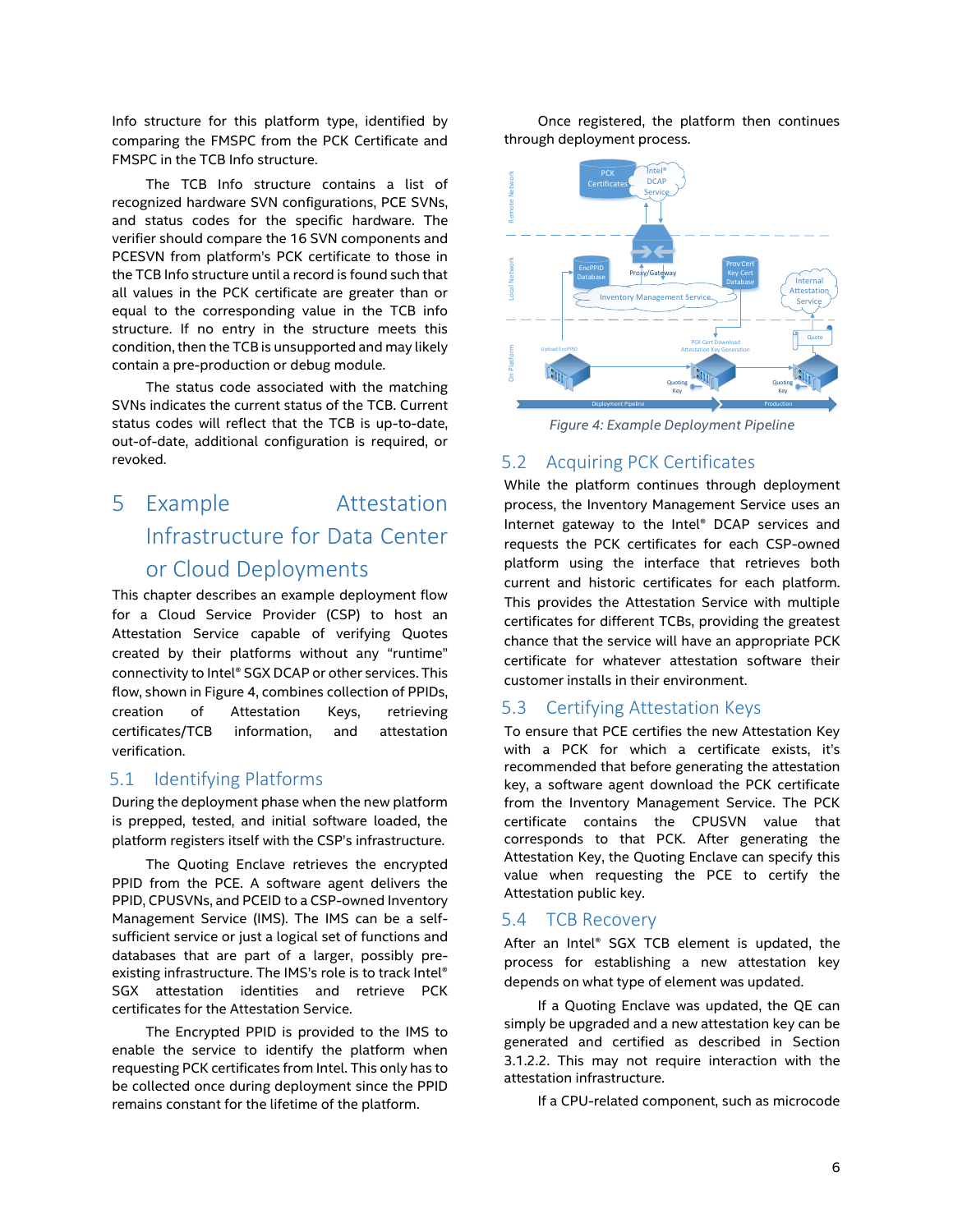updates or the PCE was updated, a new PCK is required for the PCE. When this occurs, in addition to the QE generating a new attestation key, the infrastructure must also acquire new PCK certificates, CRLs, and TCB Info structures.

The CSP Inventory Service requests updated certificates for all CSP-owned platforms affected. If the inventory service maintains a database of encrypted PPIDs and model information for the CSP's platforms, it will have all the information necessary to request new certificates without any interaction with the platforms.

CSPs may choose to continue to use the previous Attestation Keys until all platforms are upgraded and all certificates are downloaded and provided to the CSP Attestation Service. This ensures that the Attestation Service will always have the material needed to verify a Quote and will never need to contact external services in real-time.

## 6 Summary

The Intel® SGX Attestation Service simplifies the management of attestation keys, platform security versions and attestation verifications. For those service providers that wish to offer their own classical PKI-based services, the Intel® SGX third party attestation support architecture enables non-Intel parties to author their own Intel® SGX attestation infrastructure. The Intel® SGX Data Center Attestation Primitives provides platform software, infrastructure tools, reference code, and online services to facilitate 3<sup>rd</sup> parties deploying and managing their own infrastructures. Further information about SGX can be found a[t http://software.intel.com/sgx](http://software.intel.com/sgx) .

## 7 References

- [1] I. Anati, S. Gueron, S. P. Johnson and V. R. Scarlata, "Innovative Instructions for Attestation and Sealing," 2013. [Online]. Available: https://software.intel.com/enus/articles/innovative-technology-for-cpubased-attestation-and-sealing.
- [2] S. Johnson, V. Scarlata, C. Rozas, E. Brickell and F. Mckeen, "Intel(r) Software Guard Extensions: EPID Provisioning and Attestation Services," March 2016. [Online]. Available: https://software.intel.com/sites/default/files/

managed/57/0e/ww10-2016-sgxprovisioning-and-attestation-final.pdf.

- [3] Intel, "Intel(r) 64 and IA-32 Architectures Software Developers Reference Manual," November 2015. [Online]. Available: http://www.intel.com/content/www/us/en/pro cessors/architectures-software-developermanuals.html.
- [4] Trusted Computing Group, "Trusted Platform Module Main Specification (TPM1.2)," March 2011. [Online]. Available: http://www.trustedcomputinggroup.org/resou rces/tpm\_main\_specification.
- [5] D. McGrew, K. Igoe and M. Salter, "Fundamental Elliptic Curve Cryptography Algorithms," *RFC 6090,* February 2011.
- [6] E. Brickell and J. Li, "Enhanced privacy ID from bilinear pairing for Hardware Authentication and Attestation," *International Journal for Information Privacy, Security and Integrity,* vol. 1, no. 1, pp. 3-33, 2011.
- [7] F. Mckeen, I. Alexandrovich, A. Berenzon, C. Rozas, H. Shafi, V. Shanbhogue and U. Savagaonkar, "Innovative Instructions and Software Model for Isolated Execution," in *Hardware and Architectural Support for Security and Privacy*, 2013.